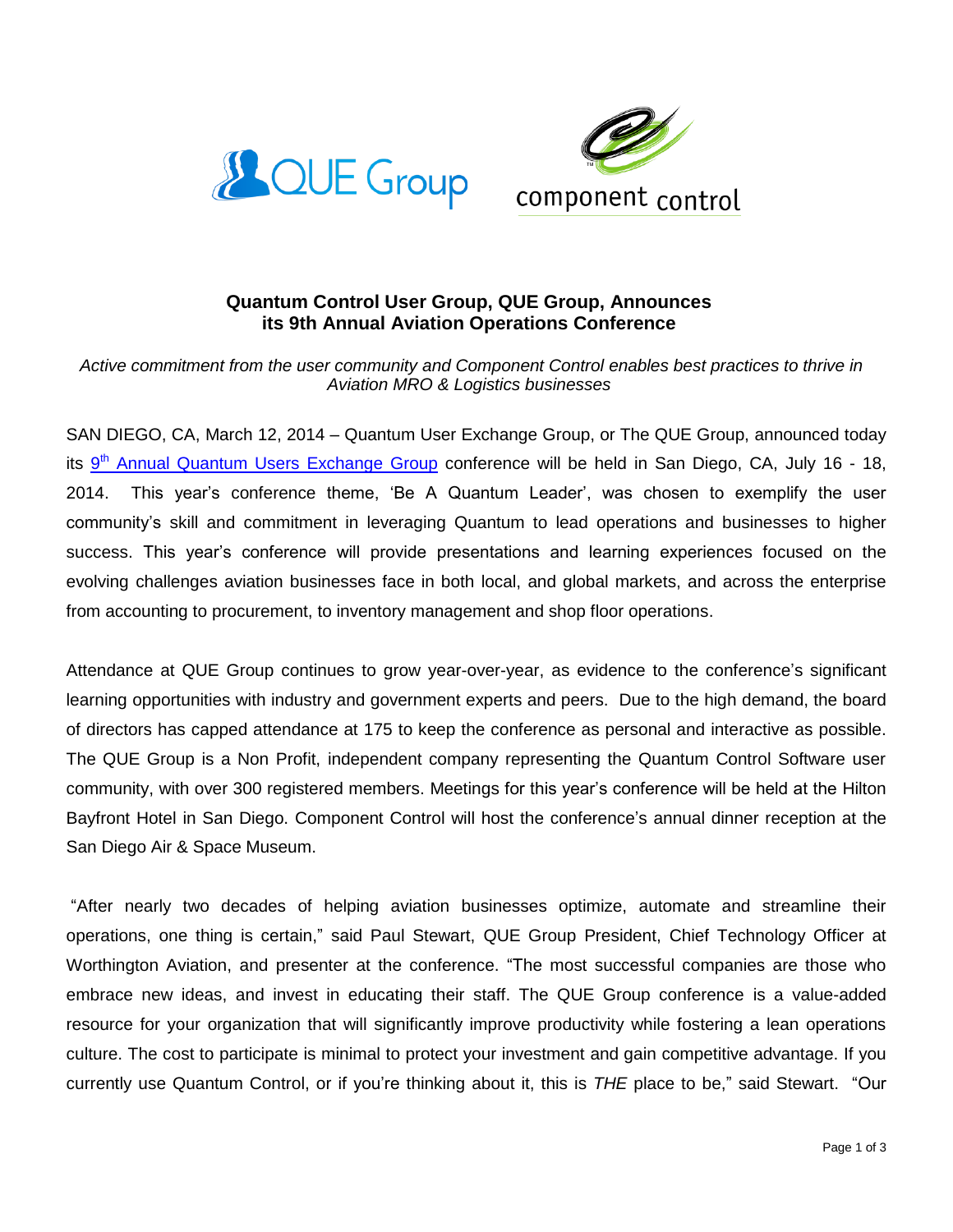membership is committed to their personal and business success and Quantum is our software platform for achieving that success."

As in past years, the annual event will showcase real-world challenges and solutions, presented by experts from the Aviation Industry who use Quantum Control™ for efficiently managing all aspects of an aviation services business, and by industry specialists from the U.S. Government and the Component Control staff. The QUE Group conference will include presentations, case studies, panel discussions and software demonstrations that include business and operational topics such as export compliance and regulation reform, consignment management, cloud computing considerations and functionality, EDI integration, shop control management, utilizing private networks to manage distribution tiers, using social media tools to enhance online sales, and more.

Both members and non-members of QUE Group are encouraged to attend the conference to enrich the diversity of the learning experience. The QUE Group board, which manages the conference program, consists of technical and business executives from leading aviation service companies such as Worthington Aviation, Embraer, STS Component Solutions, Honda Aircraft Company, Ansett Aircraft Spares & Services, Epps Aviation, Piedmont Aviation, Aviation & Marketing International and Team JAS.

 $Quantum Control<sup>TM</sup>$  $Quantum Control<sup>TM</sup>$ , is a fully integrated business software solution. Developed specifically for MRO and logistics organisations it promotes best practice and improves business processes with one integrated solution running on one database that can be flexibly deployed as a dedicated in-house system, or be hosted via a third-party cloud. Quantum Control's personalized configuration settings provide individual users with an intuitive interface which improves the bottom line through optimized productivity. As a powerful, affordable and scalable solution, Quantum Control<sup>TM</sup> extends across the supply chain using its built-in web services fully integrated with [www.StockMarket.aero.](http://www.stockmarket.aero/)

 $\sim$  ENDS $\sim$ 

### **About QUE Group**

The QUE Group is a user managed, [non-profit corporation](http://quegroup.camp7.org/Default.aspx?pageId=631278) that is independent from Component Control, and supported by a membership website with online community. Built to facilitate networking and information sharing across companies that use Quantum Control™ software, The QUE Group is governed by a Board of Directors comprised of elected members of the community. For more information or to become a member visit [www.quegroup.org.](http://www.quegroup.org/)

#### **About Component Control**

Component Control, based in San Diego, Calif., is a leading developer and provider of MRO and Logistics Software solutions for the aviation industry. Its core product, Quantum Control, provides advanced aviation